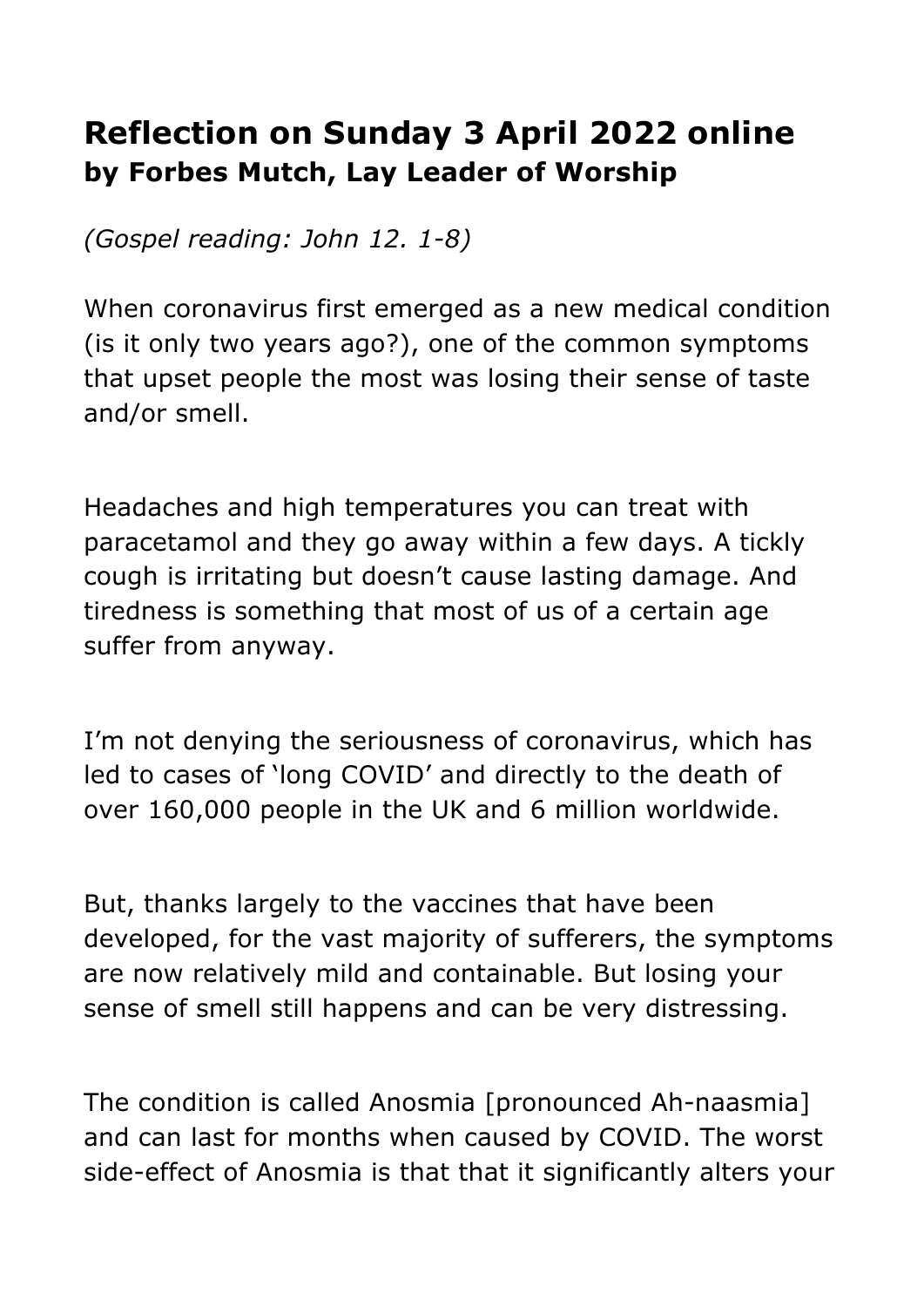sense of taste and, therefore the enjoyment of eating. But that's not all.

When I was confined to a long stay in hospital a few years ago, I met a man who had lost his sense of smell due to chemotherapy. He said that the worst thing about it, apart from losing his appetite and not being able to smell fresh air and flowers when he left hospital, was that his memory was never triggered by a smell.

How many times in our lives does a particular smell cause us to recall a place, a person, a certain circumstance or a phase of our growing up?

Smell and scent are important.

Which is why my favourite line in John's story of Mary anointing Jesus' feet is where the author says: *The house was filled with the fragrance of the perfume*.

Over the years, Bible scholars have analysed and dissected the symbolism and meaning of this passage; the contrast between the tactile, almost erotic Mary and the scheming thief Judas; the introduction of embalming perfume at the beginning of Christ's passion, rather than the end; and Jesus' surprisingly casual statement, '*You'll always have the poor with you'*.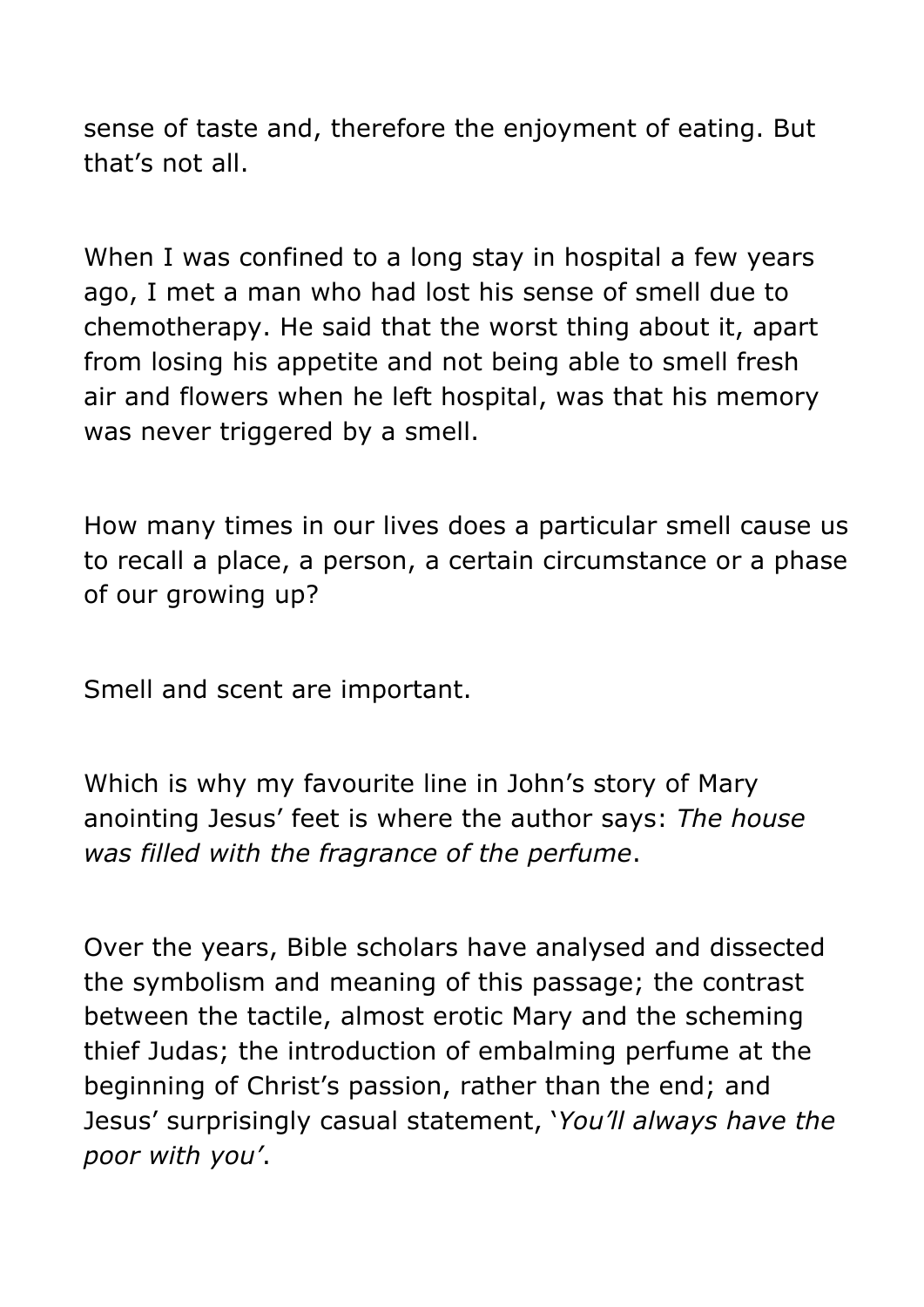Put all that aside and it leaves me with a rather bizarre question: what memories for the Disciples who were present that day were later inspired when they caught a whiff of expensive Nard perfume?

It's not like cooking an omelette and having the smell of fried onions in the kitchen for days afterwards, or walking through a shopping centre and smelling a branch of the soap shop Lush.

No, the fragrance of Mary's expensive perfume filling the whole house represents her unashamed love for Jesus. She alone of everyone present in the story seems to understand what is about to happen to Christ; she alone wants him to know that he is the most important presence in her life.

She knows (and Jesus knows) that, by custom, you don't anoint the feet of a living person, but only the feet of a corpse, as part of the ritual in preparation of a body for burial.

The others in the room were confused, maybe affronted, by Mary's actions at the time, but would they later remember the 'smell' of her adoration?

And that raises an important question for me as I go about my day-to-day life - can people ever 'smell' the scent of my